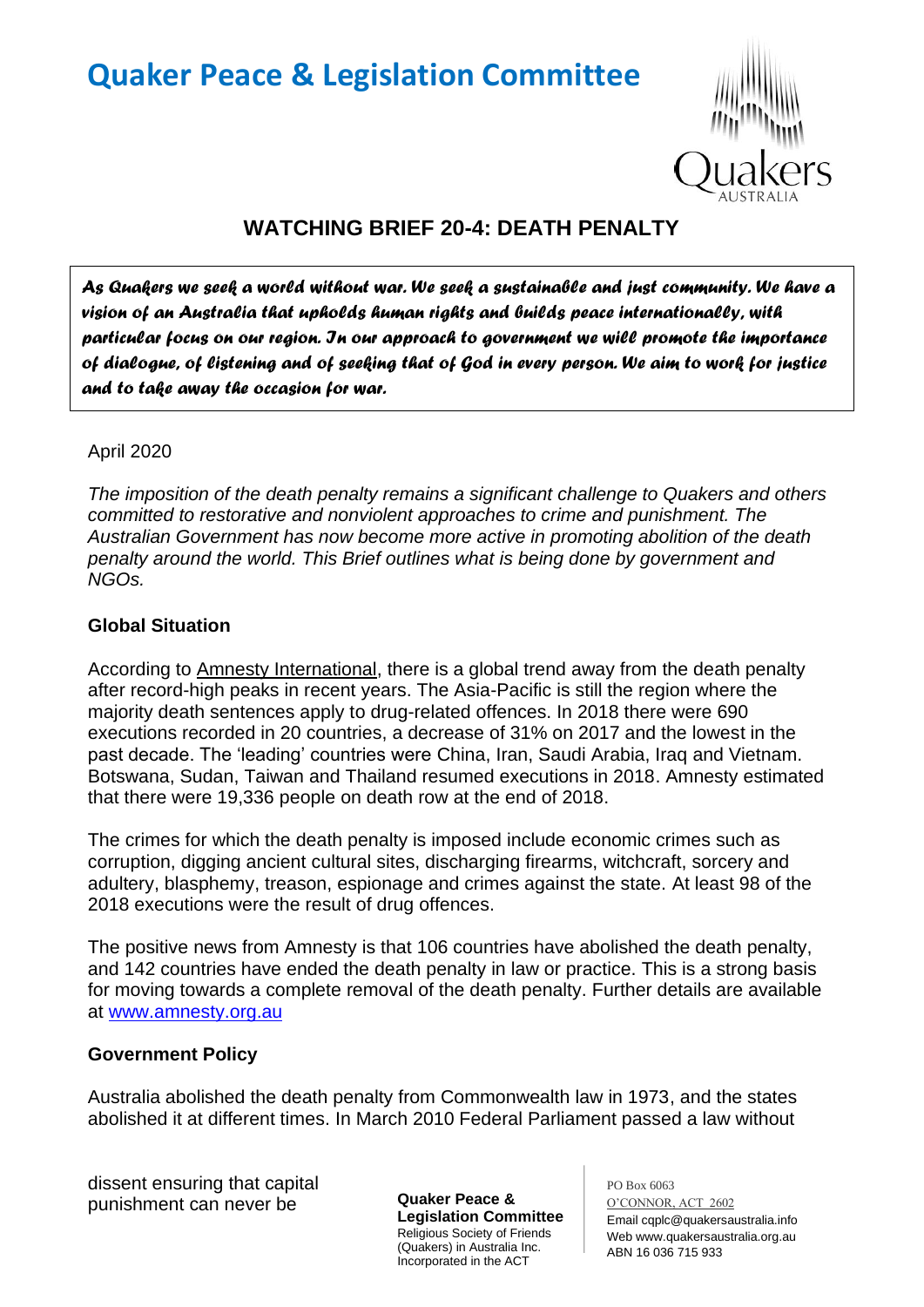reintroduced in any jurisdiction - state or federal. On 15 October 2018 the Foreign Minister Marise Payne MP announced Australia's Strategy for Abolition of the Death Penalty. She said: "we consider the death penalty to be deeply flawed and an affront to human dignity. There is no conclusive evidence that the death penalty deters crime. It is irrevocable and degrading". The Government is using its term on the United Nations Human Rights Council to pursue this goal internationally. Among the specific aims of the strategy are:

- Increase the number of abolitionist countries, of countries with a moratorium on use of the death penalty, and commuting of existing death sentences.
- Reduce the number of crimes that attract the death penalty, in line with the International Covenant on Civil and Political Rights, such as economic, property, political and religious offences, and nonviolent crimes such as drug offences.
- Ensure that people facing the death penalty have adequate legal representation and a fair trial.
- Increase transparency so that all countries report the numbers of people sentenced to death and executed.
- Prevent the reintroduction of the death penalty where is has been abolished.

Overseas posts have been given strategies for promoting the campaign in a way that relates to the local conditions and policies of different countries. **There is to be a resolution (supported by Australia) put to the United Nations General Assembly on the death penalty later this year**. The government welcomes input from researchers and NGOs. The emphasis at present is on getting more countries to buy into resolutions that move toward abolition, rather than on drafting stronger resolutions.

**The Department of Foreign Affairs and Trade (DFAT) has established a Death Penalty Consultative Group (chaired by Justin Lee, First Assistant Secretary) to enable NGOs and others outside government to contribute ideas and offer support to the policy. The Quaker Peace & Legislation Committee (QPLC) is represented on this Group, along with a range of academic and NGO groups. An introductory meeting was held via internet on 31 March 2020. Information about DFAT's role can be obtained from Ruth Stone at the Human Rights Section - [ruth.stone@dfat.gov.au](mailto:ruth.stone@dfat.gov.au)**

### **Our Region**

New Zealand abolished the death penalty in 1989. Despite some pressure to reintroduce it following the Christchurch massacre in 2019, the government has refused to change the law and practice. In the Pacific, the Solomon Islands abolished the death penalty in 1978, Fiji in 2015, Samoa in 2004. Vanuatu has never had the death penalty. Papua New Guinea has not executed anyone since 1954, but reinstated the death penalty in 2013 following tribal conflicts. Tonga has had the death penalty in law but has not used it since 1982.

In several of these Pacific countries there have been campaigns in recent years to reinstate or introduce the death penalty following tribal and other brutal deaths. So far these campaigns have not changed the law or practice.

The situation in Asia is mixed. Indonesia has a de facto moratorium on the use of the death penalty. The new government of Malaysia has backtracked on an earlier commitment towards abolishing the death penalty. The Chief Justice there has nevertheless made a report on alternatives to the mandatory death penalty. In China there has been a reduction in the number of executions to around 3500 a year – of which drug